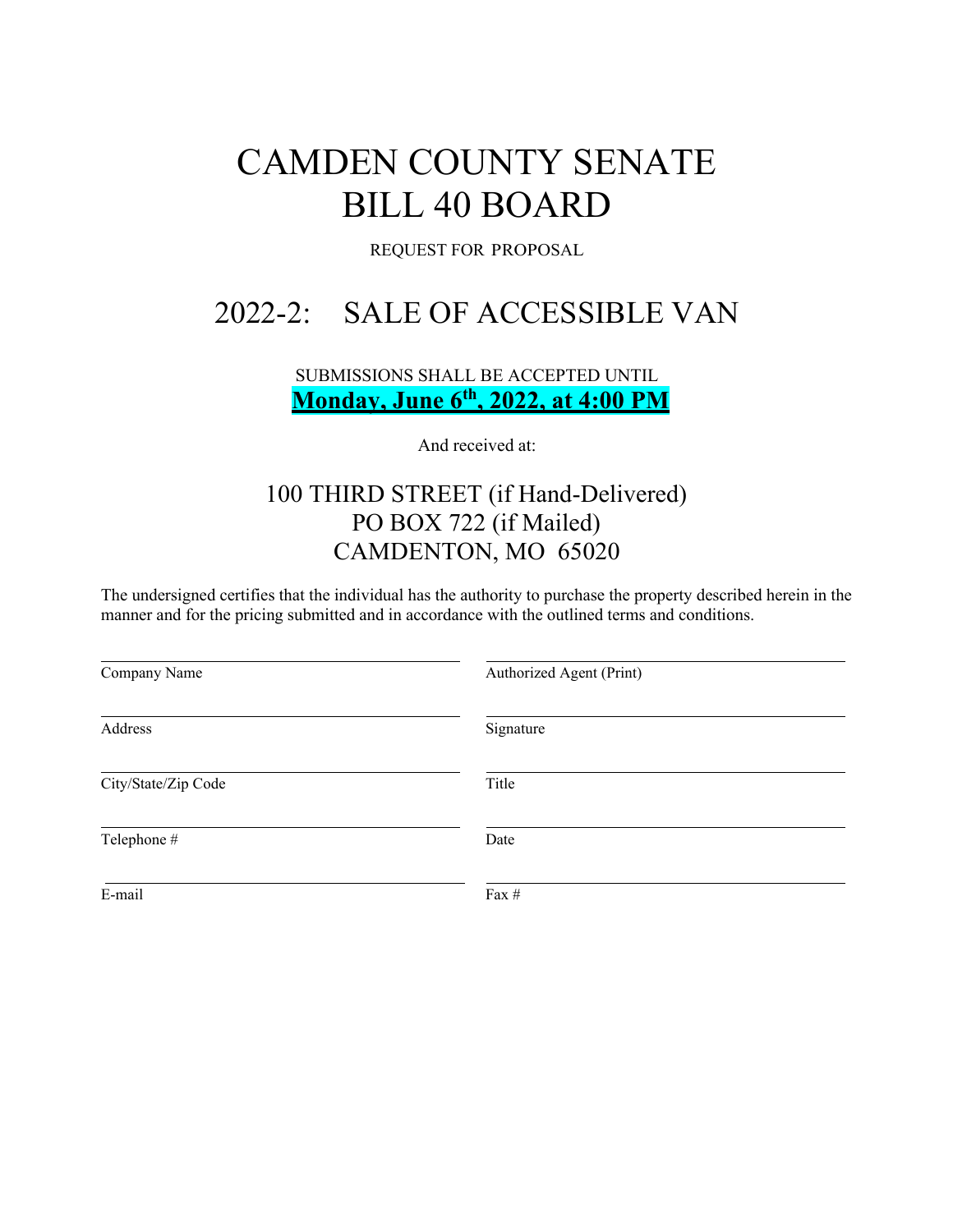Sealed offers will be accepted by the Camden County Senate Bill 40 Board for consideration in provision of the following:

#### **2022-2: SALE OF ACCESSIBLE VAN**

Submissions will be received by the Camden County Senate Bill 40 Board, P.O. Box 722 (if mailed), 100 Third Street (if hand-delivered), Camdenton, MO 65020 until **4:00 PM, on Monday, June 6th, 2022**. Proposals will be publicly opened and taken into consideration at the Camden County Senate Bill 40 Board monthly Board meeting on **Thursday, June 9th, 2022, at 6:00 PM** at 255 Keystone Industrial Park Drive, Camdenton, MO 65020, and/or via WebEx. Respondents should be aware that submissions are public record under state law. Specifications are available at www.ccddr.org or by contacting Linda Simms at  $\frac{linda@ccddr.org}{drq}$ .

Equal Opportunity Employer

Linda Simms Compliance Manager/Purchasing Officer

**Lake Sun Leader: May 6th, 2022 – Legal Notices** Camden County Senate Bill 40 Board

100 Third Street P.O. Box 722 Camdenton, MO 65020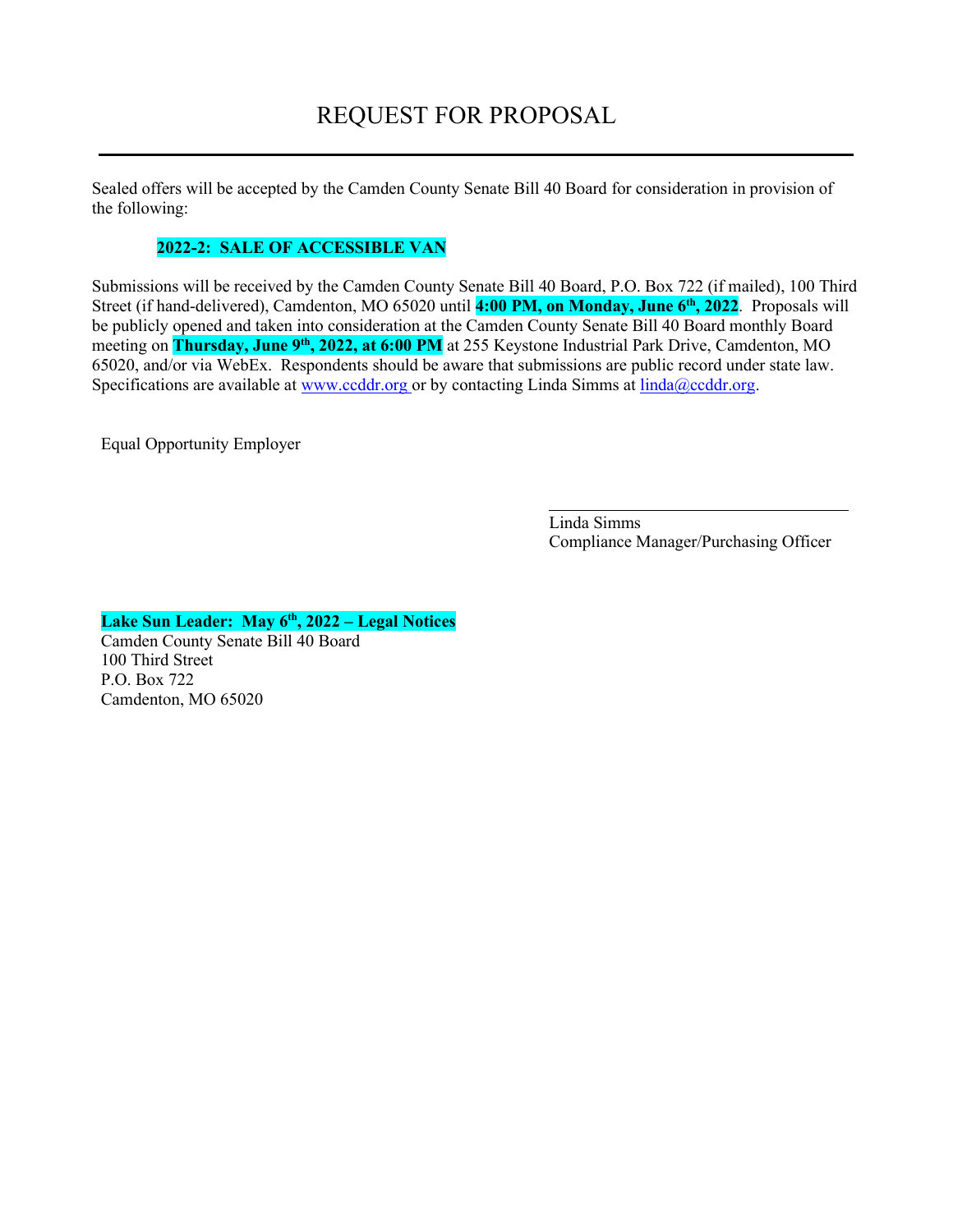#### 1.0 OVERVIEW

- 1.1 NOTIFICATION. This document constitutes a request for competitive, sealed offers per the provisions of this Request for Proposal ("RFP") in the sale of the Camden County Senate Bill 40 Board's accessible van.
- 1.2 PROCESS. The Board will attempt to follow this timetable which shall result in the final sale of the Board's accessible van by **June 30th , 2022**.

| May 6 <sup>th</sup> , 2022  |
|-----------------------------|
| June 1st, 2022              |
| June 2 <sup>nd</sup> , 2022 |
| June 6 <sup>th</sup> , 2022 |
| June 9th, 2022              |
| June 30th, 2022             |
|                             |

These dates are estimates and subject to change by the Board.

#### 1.3 **MANDATORY PRE-PROPOSAL CONFERENCE. There will be no mandatory Pre-Proposal Conference scheduled.**

1.4 QUESTIONS, REQUESTS FOR CLARIFICATION OR INTERPRETATION. Respondents are advised that all questions concerning the accessible van and its sale must be **IN WRITING** and received by **4:00 PM on Thursday, June 2<sup>nd</sup>, 2022**. All inquiries shall be directed to:

> Linda Simms, Compliance Manager/Purchasing Officer Email: [linda@ccddr.org](mailto:linda@ccddr.org)

Contact with any other Board employee or Board member regarding this solicitation is expressly prohibited without prior consent. Respondents directly contacting other Board employees or any Board member risk elimination from further consideration.

- 1.5 RESPONSE SUBMISSION. Responses shall be submitted in a **sealed envelope or box identified by proposal number and proposal title**; shall be complete and signed by an official authorized to obligate the agency, company, or individual submitting the response; and shall include **one (1) complete original**. It is the responsibility of each respondent to deliver the respondent's submission to the office of the Board, 100 Third Street, Camdenton, Missouri 65020 or mailed to PO Box 722, Camdenton, MO 65020, on or before the date and exact time indicated. **No fax or email submissions will be accepted**. Responses will be time and date stamped; those received late will be determined non-responsive and will be returned unopened to the sender without exception.
- 1.7 PROPOSAL OPENING. Submissions will be publicly opened and read aloud at **approximately 6:00 PM on Thursday, June 9<sup>th</sup>, 2022,** during the at the Camden County Senate Bill 40 Board monthly Board meeting at 255 Keystone Industrial Park Drive, Camdenton, MO 65020, and/or via WebEx. Respondents and the public are invited but not required to attend the formal proposal opening. All documents will be made available for public inspection, but no decision relating to the award of the contract will be made at the proposal opening.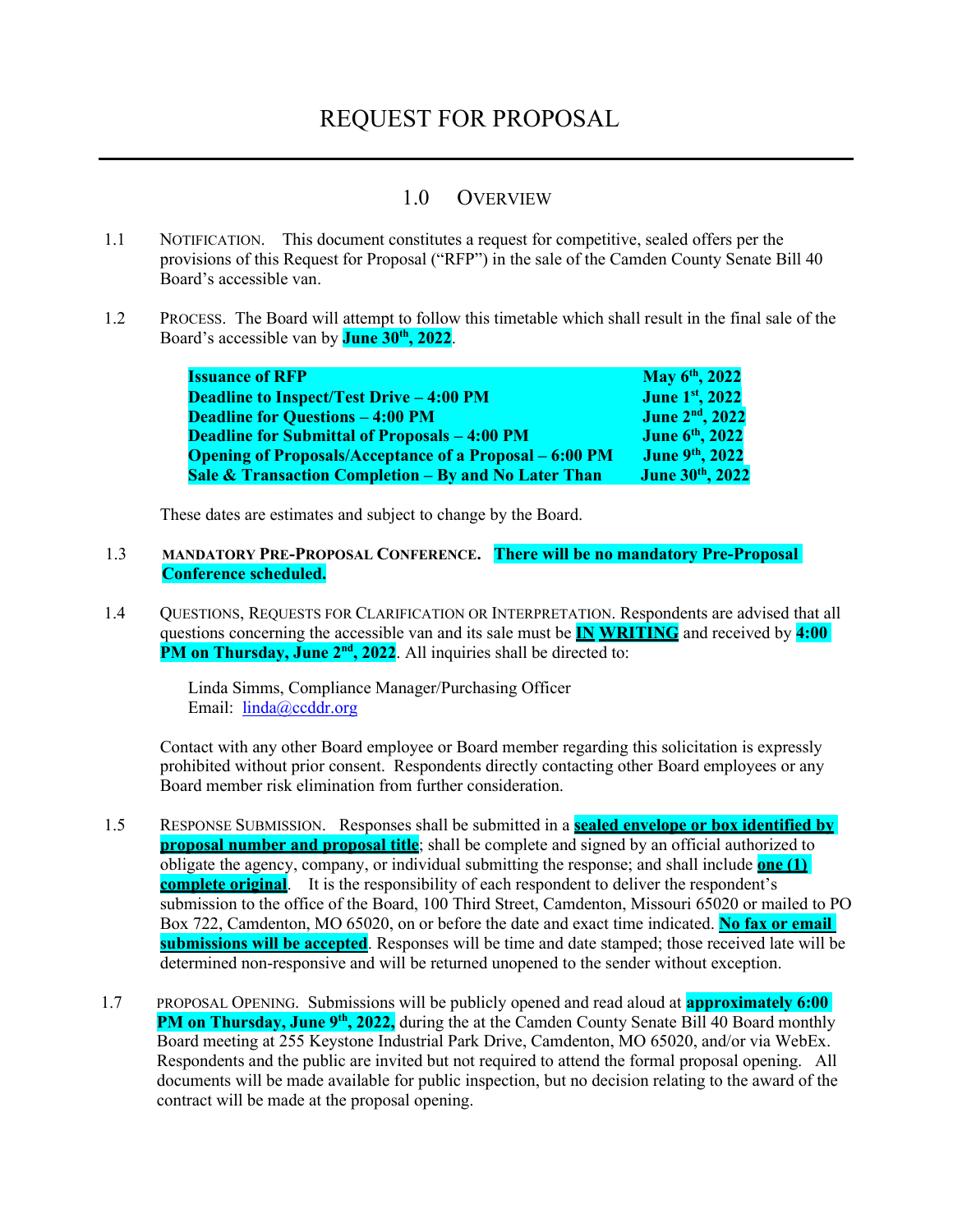#### 2. TERMS AND CONDITIONS

- 2.1 INCURRING COSTS. The Board shall not pay for any information requested herein nor be obligated or liable for any cost incurred by any respondent in submitting a response.
- 2.2 REJECTION, EVALUATION, AND NEGOTIATION. The right is hereby reserved to reject any or all submissions for any reason, in part or in whole, received in response to this solicitation; to waive or not waive informalities or irregularities in any response or the proposal procedures; to request supplementary information from respondents as determined necessary to effectively evaluate responses; to cancel this solicitation, advertise for new; and to accept or request clarification or further negotiate the terms, conditions and/or methodology of any response if, in the Board's sole judgment, the best interests of the Board will be so served.
- 2.3 WITHDRAWAL. Receipt of written notice or an in-person request from a properly identified individual prior to the official date and time set for proposal opening must occur to modify or withdraw a submission which has been delivered to the office of the Board.
- 2.4 VALIDITY. Respondents agree that submissions will remain valid for consideration by the Board for a minimum period of seven (7) calendar days after the date specified for proposal opening.
- 2.5 RESPONSE MATERIAL OWNERSHIP. All material submitted in response to this solicitation becomes the property of the Board and may be disclosed upon proper Sunshine Law request per 610.021(12) RSMo.
- 2.6 CONFLICT OF INTEREST. In submitting a response, the respondent hereby covenants that at the time of submission, the respondent has no other contractual, professional, or personal relationships which would create any actual or perceived conflict of interest.
- 2.7 SALE. The accessible van is being sold "as is". The Board offers no warranties/guarantees upon the sale of the accessible van.
- 2.8 PREFERENCE. The highest and best bid shall be the first considered; however, in making proposal awards, the Board shall give preference to all firms, corporations, or individuals that maintain residence, offices, or places of business within Camden County. The Board shall also give preference to those individuals or firms that serve and/or employ Camden County residents with disabilities, which includes developmental and intellectual disabilities as defined in RSMo 205.968 and RSMo 630.005.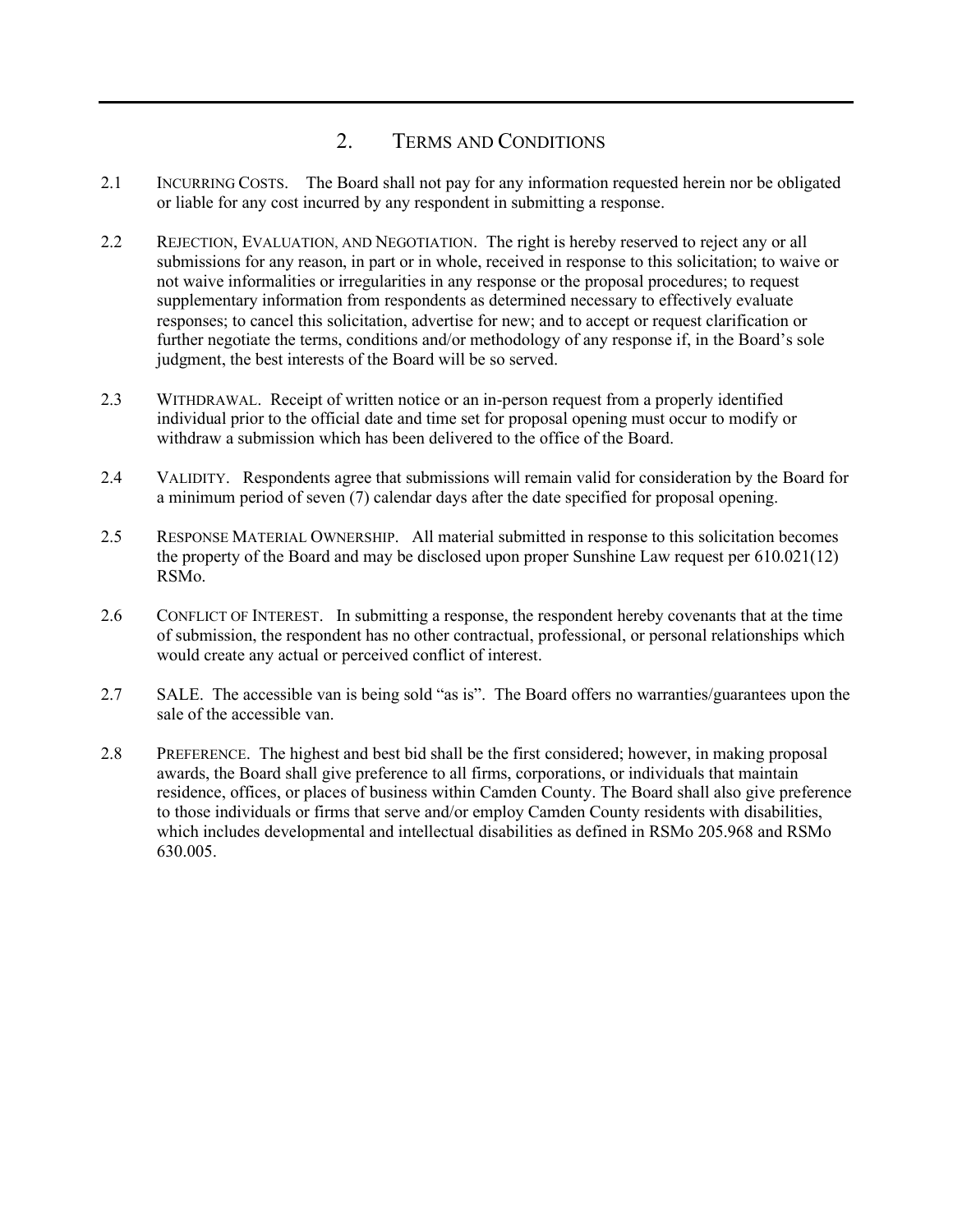#### 3. Accessible Van

- 3.1 OVERVIEW. The purpose of this solicitation is to obtain competitive proposals for the purchase of the Board's accessible van:
	- Year: 2008
	- Make: Chevrolet
	- Model: Uplander
	- Accessibility Features:  $5/2+2$  Entervan Conversion by the Braun Corp.
	- Engine: 3.9 L/V-6 Gasoline (Flex)
	- Transmission: 4-Speed Automatic
	- Mileage: 76,644
	- Additional specifications and service records are available upon request. The only known issue with the van is the battery does not remain fully charged.
- 3.2 REQUIRED ATTACHMENTS. The following attachments must be included in bid submissions:
	- Anti-collusion statement (see Exhibit 1)